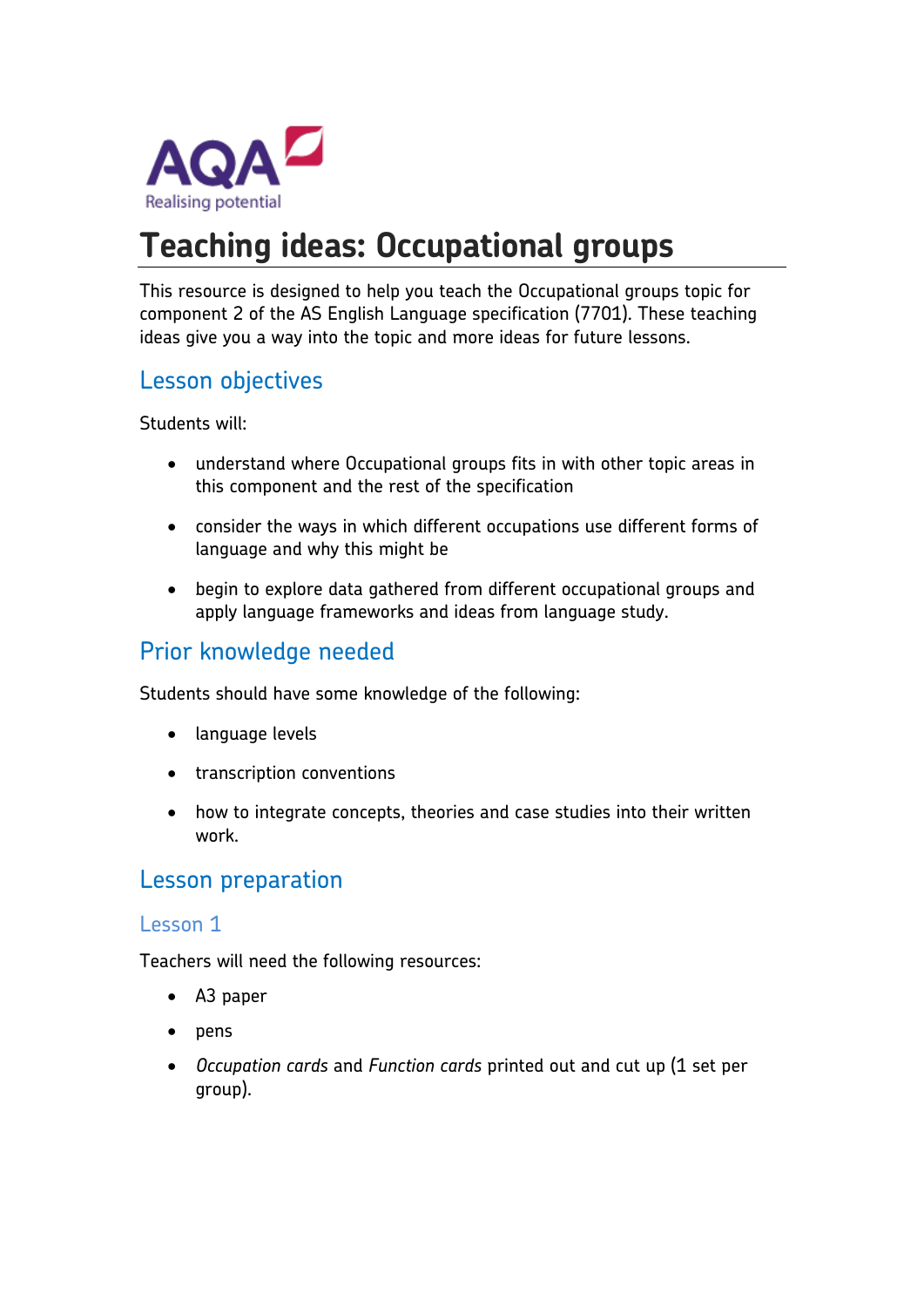### Lesson 2

Teachers will need the following resources:

- clips of various occupations from online/TV sources (eg Undercover Boss, The Call Centre, Motorway Cops, One Born Every Minute, Educating Cardiff, Rogue Traders)
- projector and screen
- handout from Almut Koester, *The Language of Work* (Routledge Intertext series, 2004 p.4).
- transcript of classroom talk. Some suggestions are:
	- o All Talk (free BT educational resource featuring transcripts and videos) Section 4 School Talk on the [BT website](http://www.btplc.com/BetterFuture/ConnectedSociety/LearningAndSkillsFreeResources/AllTalk/)
	- o pages 68-9 of *GCSE Spoken Language Skills* (Aslin, Clayton and Glozier, Nelson Thornes, 2013).

# **Activities**

### Lesson 1

#### **Starter**

Ask students to work in groups of 3 to 4 and to think about all the occupations, careers and jobs that they or close family members have had in the last 5 to 10 years. Students will need to write these down on the sheet of paper as a group. Ask students to think about what kinds of interaction with the public these roles have involved. They might want to think about some of the following and note them down on the sheet of paper:

- qiving advice
- giving orders
- selling face to face
- selling over the phone
- explaining or demonstrating things to people
- assisting someone to do something physical
- interviewing or questioning members of the public.

Ask students to think about what kind of interaction is involved with co-workers (if there are any). They might want to think about some of the following and note them down on the sheet of paper:

- formal meetings (staff meetings/briefings)
- informal meetings
- casual chats
- detailed discussions
- giving and receiving orders/instructions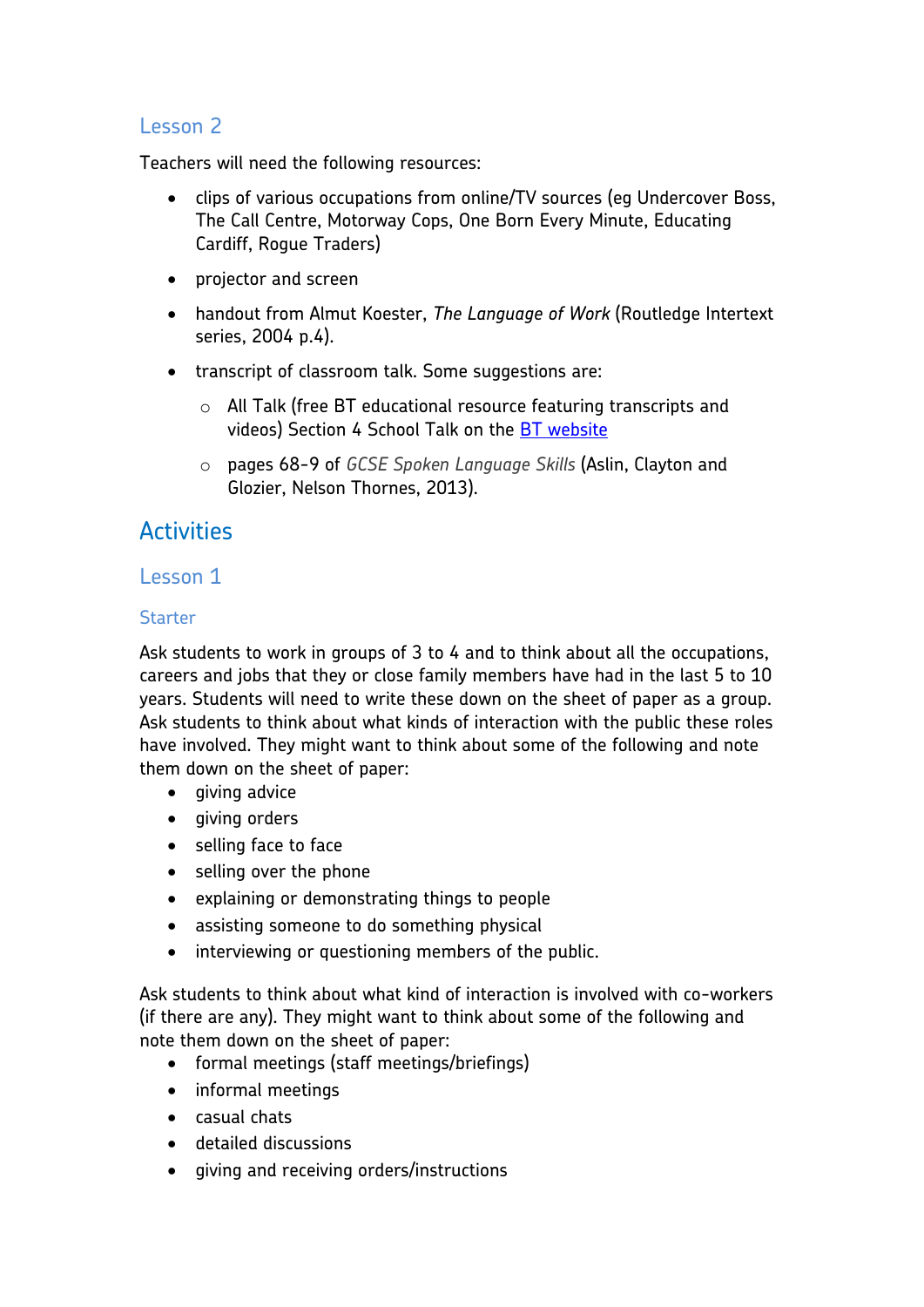- sharing ideas
- motivating/encouraging others.

#### Activity 1

Use the *Occupation cards* and *Function cards* in each group as outlined below.

There are 2 sets of cards (suggestions provided - feel free to create your own), one with a list of occupations and one to be printed out in a different colour with a list of functions. The students work in groups of 3 to 4 to match the professions to the functions they think are most relevant (perhaps 3 to 5 functions per occupation, ranked in order of importance).

NB Some function cards will be needed for more than one career, so we suggest that you set them out first and do them one by one, noting down what they have decided on paper/photographing them on a phone.

Feedback – hopefully the students will have noticed that all occupational groups use language for a range of purposes, not just the most obvious ones.

It is also worth drawing out different contexts eg cashier in village shop vs cashier at large supermarket.

#### Activity 2

Take one occupation per group and see how it can be matched to all/most of the functions - a teacher may reassure/direct/praise/inform/support etc all in the course of the day.

Ask students in each group to act out scenarios in which each profession would be using language for different purposes. You could do this in a quickfire/improvised style by calling out different functions which they then quickly act out.

#### Activity 3

Draw together work in a plenary - ask students to start grouping some of the different functions of language under different headings. Choose 5 to 6 occupations from those noted by groups in Activity 1 and ask students to answer the following questions.

When thinking about the language being used in Occupations 1 to 6, did you notice any of the following?

- specialised vocabulary only used in that job
- particular structures to the interaction (turn-taking patterns, length of turn, who gets to speak)
- shared goals or intentions.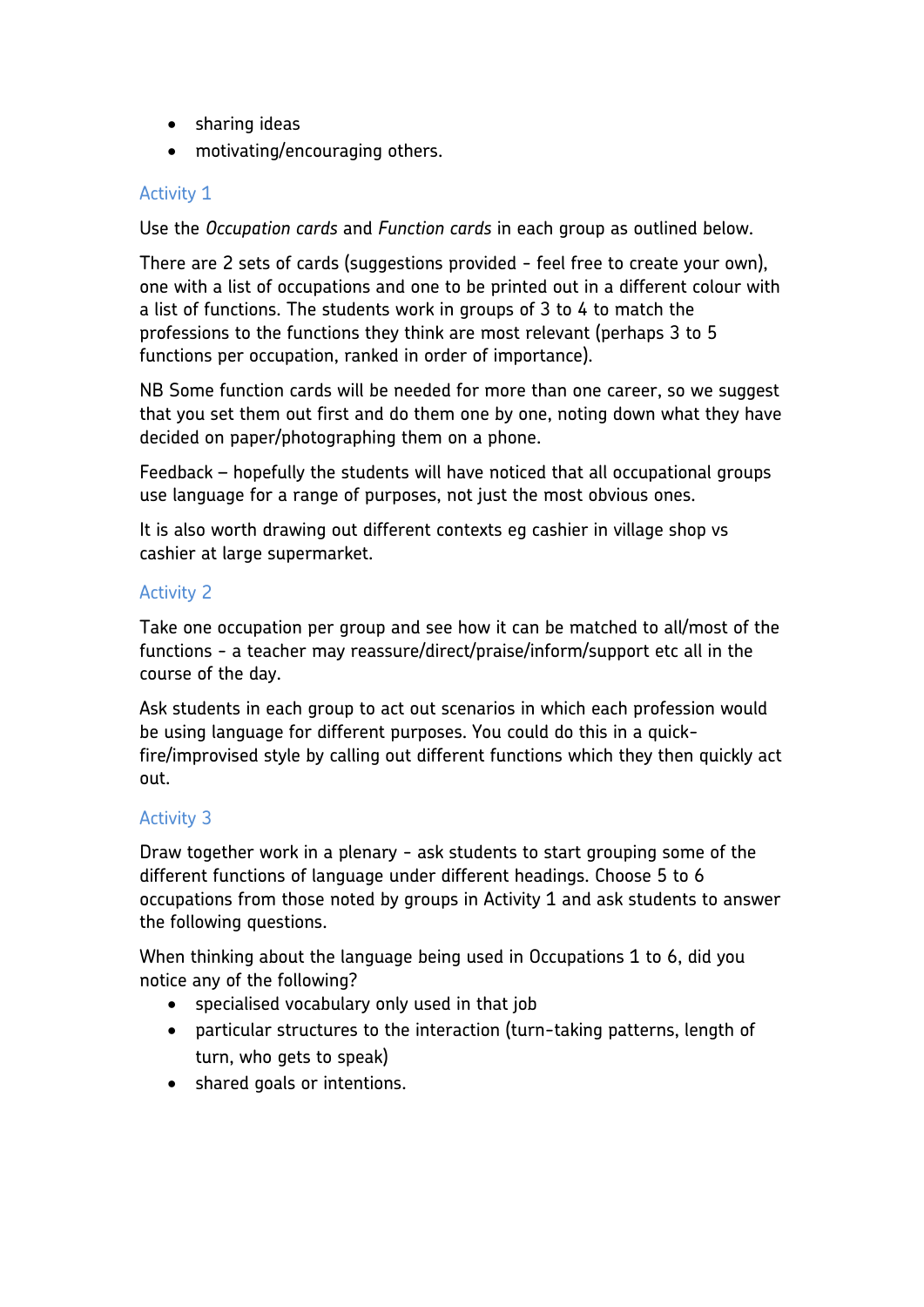### Lesson 2

#### Starter

Ask students to come up with examples of TV shows that feature particular occupations (either reality TV or drama). Focus on *education and teaching* as an example occupation and ask students to think how the following might be relevant to this occupation. You could use the headings below to create a handout. This idea is adapted from Koester's *The Language of Work*, which itself focuses on work by *Drew and Heritage*):

- Are there shared goals for the speakers? If so, what are they? If not, why not?
- Are there turn-taking rules or restrictions? What kind of power relationships are apparent in these turn-taking structures?
- Are there any things which can't be said in this occupation?
- Is there a professional lexis/jargon used in teaching? Are there words and phrases that you only hear in this workplace?

#### Activity 1

Use clips of different parts of *Educating Essex/Cardiff/Yorkshire/The East End* (Channel 4) or *Jamie's Dream School* (Channel 4) to illustrate specific types of the talk from the starter activity. Ask students to group their observations under the same headings as above. What do they begin to notice about the ways in which language is used in schools and colleges?

#### Activity 2

Use a transcript of classroom talk to start analysing the ways in which language is used by the teacher(s). Give students the question "How can a person's language be affected by their occupation?" (based on the component 2 sample paper) as an overall point to return to. Ask students to group their observations into points about different language levels:

- vocabulary (especially specialist lexis)
- grammar (especially sentence/clause functions)
- discourse (especially the structure of turn-taking in the transcript)
- phonology (especially how emphasis and volume are used)
- pragmatics (how meanings are conveyed through the use of language in context).

Ask students to consider what other factors – beyond occupation – might be relevant to the language being used. For example, does it make a difference what gender or age the teacher is, what subject is being taught, or how many students are present?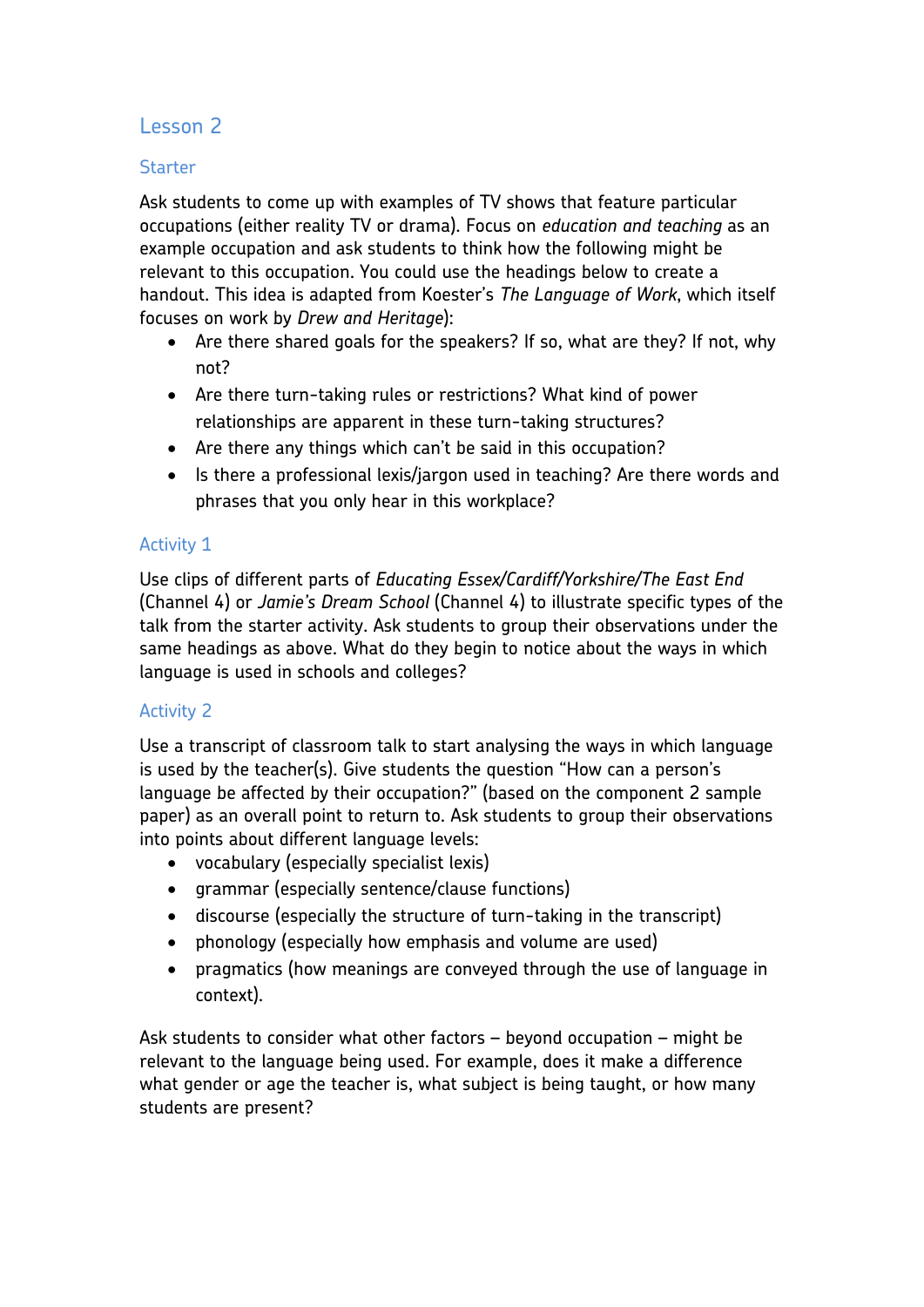#### Activity 3

Turn the notes and discussion points from Activities 1 and 2 into a collaborative answer to the question above ("How can a person's language be affected by their occupation?"). Divide the class into groups of 3 to 4 and ask each group to take a particular section of the transcript and to write a paragraph consisting of at least five sentences in which they analyse and explain at least 2 language levels and link their observations back to the question at the end of their paragraph.

For example, a group focuses on the opening sequence and chooses to write about how the teacher uses specialist lexis (with examples) and a particular turn-taking sequence, before linking this back to the occupational context, the purposes of the talk and the involvement of the students.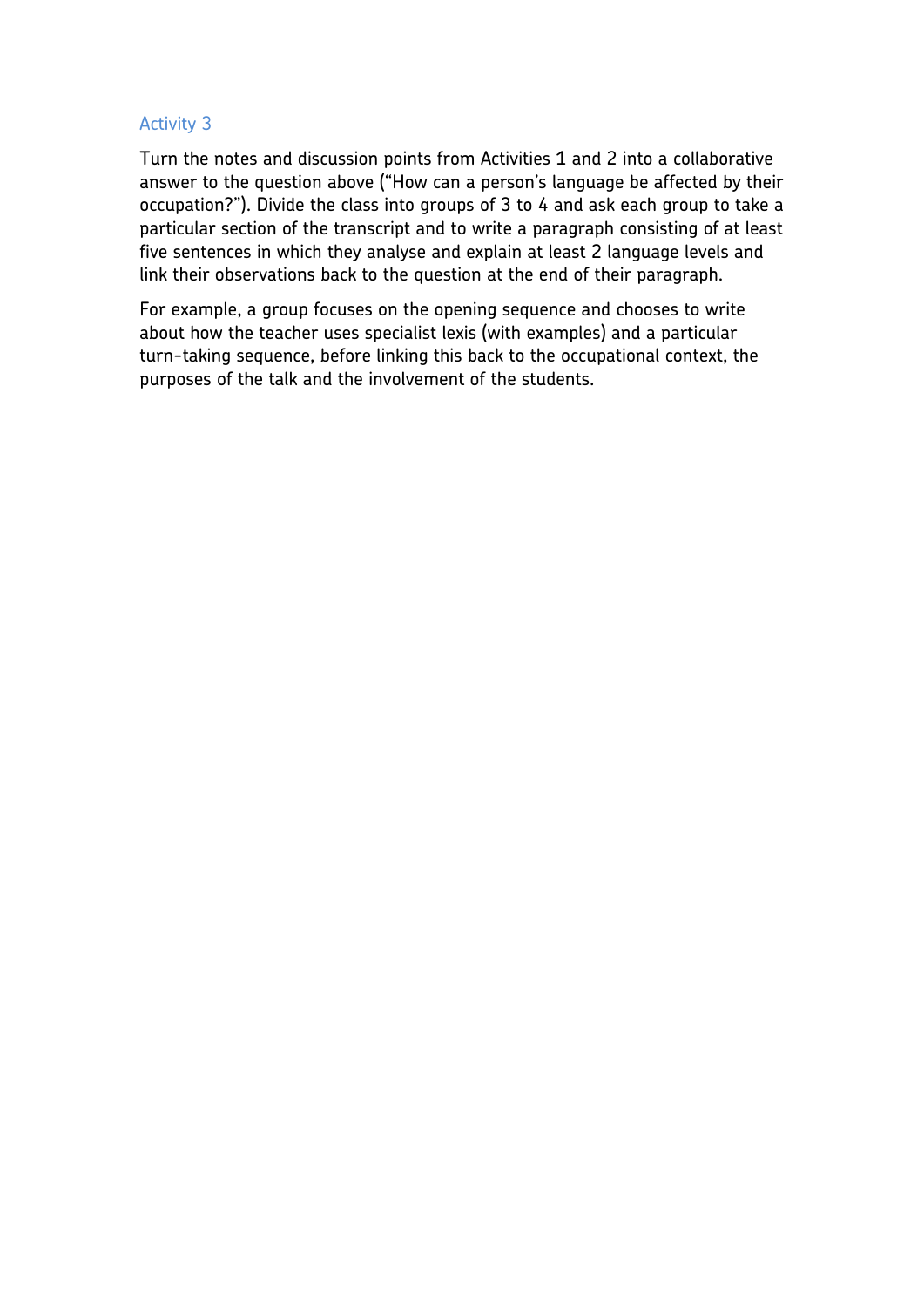# Occupation cards

Here are the occupation cards which you can cut out and use in Lesson 1 of the Occupational groups resource.

| solicitor     | waiter          |
|---------------|-----------------|
| hairdresser   | chip shop owner |
| film director | police officer  |
| nurse         | politician      |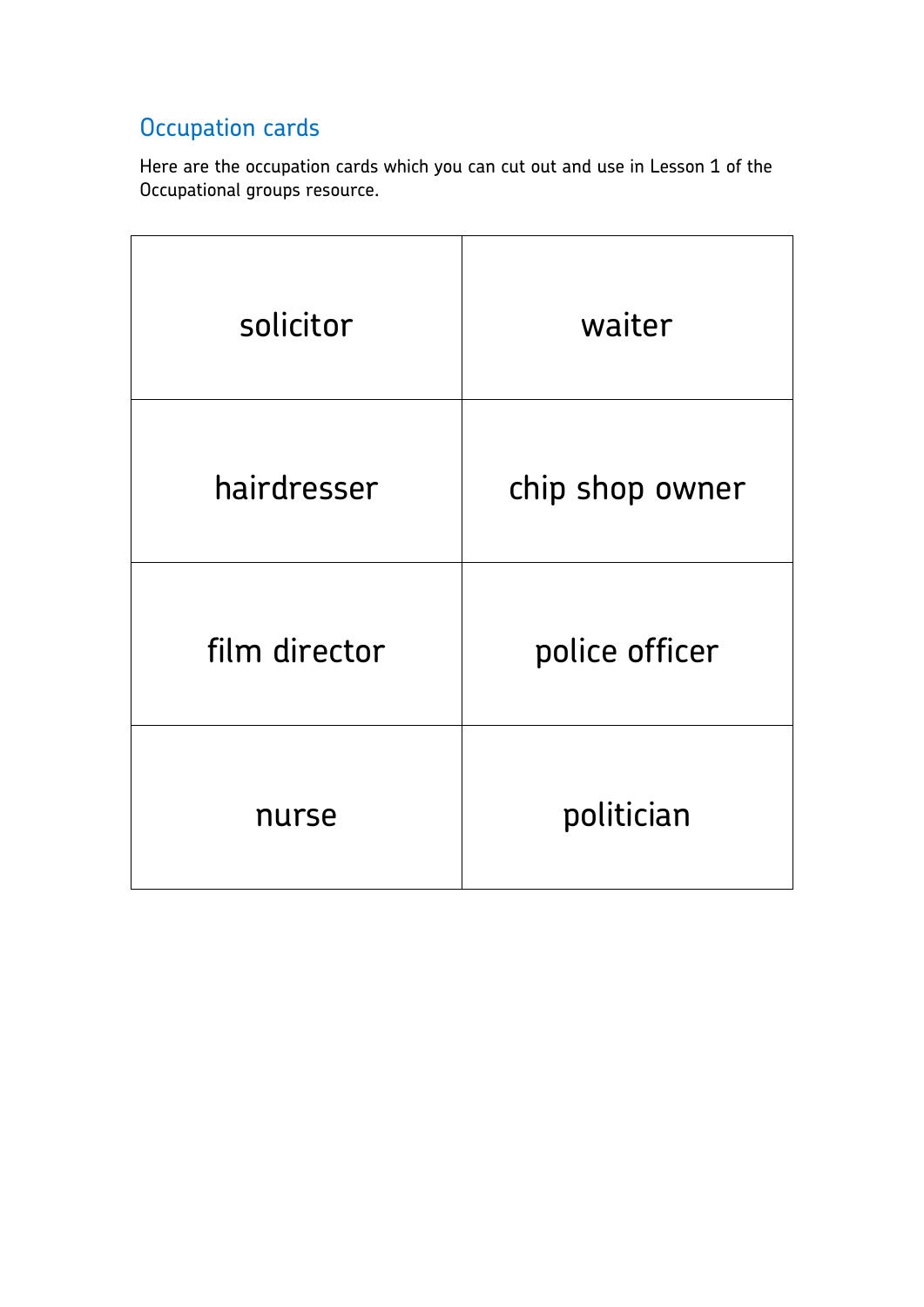| traffic warden              | paediatric nurse |
|-----------------------------|------------------|
| welder                      | cashier          |
| dog trainer                 | plumber          |
| <b>IT</b> technician        | judge            |
| primary school<br>teacher   | zookeeper        |
| secondary school<br>teacher | lollipop person  |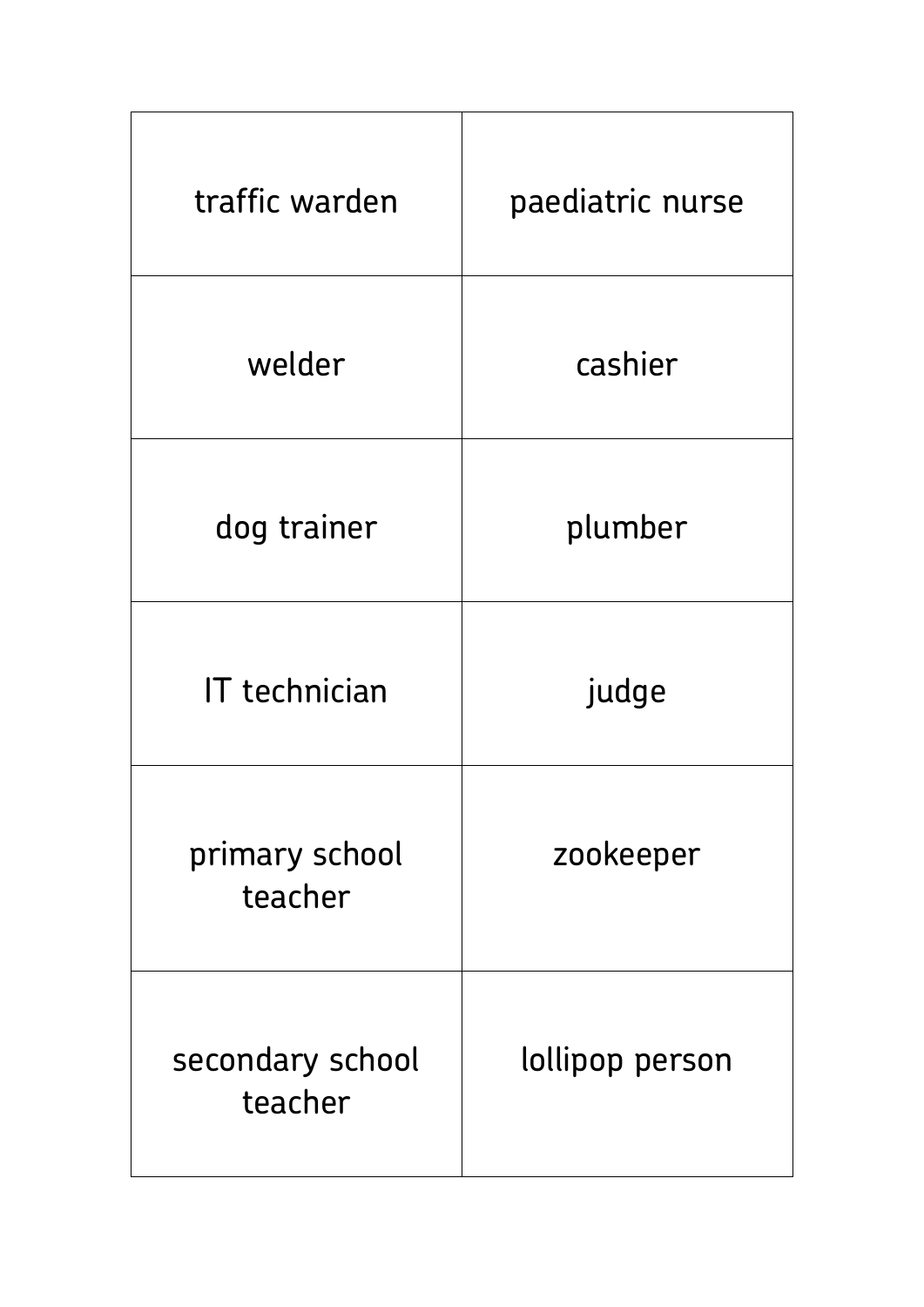# Function cards

Here are the function cards which you can cut out and use in Lesson 1 of the Occupational groups resource.

| to sell       | to persuade |
|---------------|-------------|
| to enthuse    | to inform   |
| to explain    | to advise   |
| to warn       | to control  |
| to threaten   | to reassure |
| to manipulate | to support  |